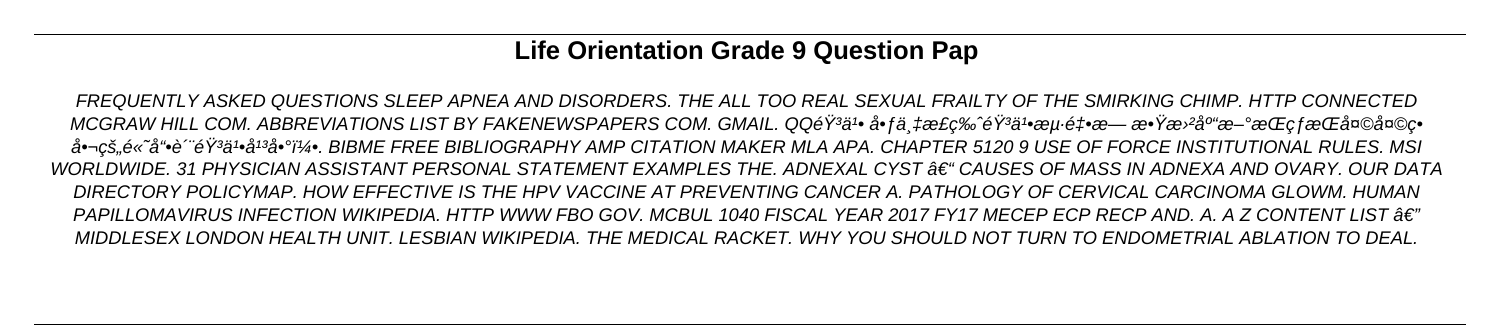### ENCYCLOPEDIA HEALTHCENTRAL. ITEM 115 LA PERSONNE HANDICAPéE BASES DE LéVALUATION. INTERNATION SCIENTIFIC INDEXING ISI

### **Frequently Asked Questions Sleep Apnea and Disorders**

May 1st, 2018 - Trucker Docs answers questions from commercial drivers about sleep disorders sleep apnea and dot physical requirements Also questions related to BMI weight neck size etc and what that has to do with the DOT

May 6th, 2018 - irrelevant unverified stories the kind that probably go around with the beer at a klan get together king never claimed to be a saint and what he said and did is independent of what may or may not have been his personal life'

### **Real Sexual Frailty of The Smirking Chimp**

### '**http connected mcgraw hill com**

May 4th, 2018 - We would like to show you a description here but the site won't allow us"**Abbreviations List by FakeNewspapers com**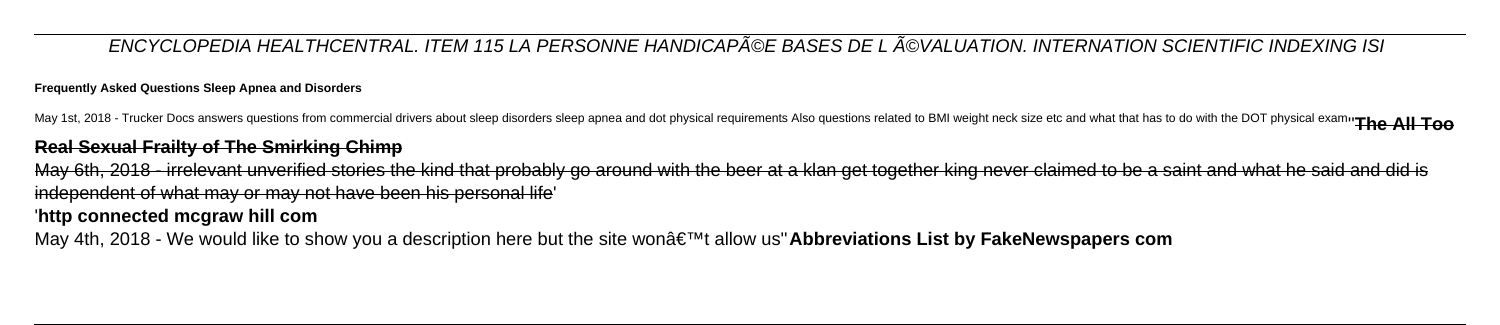May 4th, 2018 - Fake News Papers Fake News Videos A Few Abbreviations'

### '**Gmail**

**May 3rd, 2018 - Gmail is email that s intuitive efficient and useful 15 GB of storage less spam and mobile access**'

'qq韪ä1• 啃äͺ‡æ£ç‰ˆéŸªä1•海釕æ— æ•Ÿæ›²åº"æ–°æŒçƒæŒå¤©å¤©ç• 啬çš"é«~å"•è˝¨éŸªä1•å<sup>13</sup>啰5 may 5th, 2018 - qq韾ä1•æ¯è ¾è®¯å ¬å•¸æŽ¨å‡ºçš"一款网络韾ä1•朕务产å"•,æµ⋅釕韾ä1•在线试啬〕æŒç*f*æŒåœ¨çº¿é¦–å•'〕æŒè¯•翻译〕 æ‰æœºé"ƒå£°ä¸‹è½½ã€•é«~å"•è‴æ— æ•ŸéŸªä1•试啬〕æµ⋅釕æ— æ•Ÿæ›²åº"〕æ£ç‰ˆéŸªä1•下载〕空间背景韪ä1•设置〕mvè§,看ç-**‰ï¼Œæ˜¯äº'è•"ç½'音乕æ'æ"¾å'Œä¸‹è½½çš"优选。**'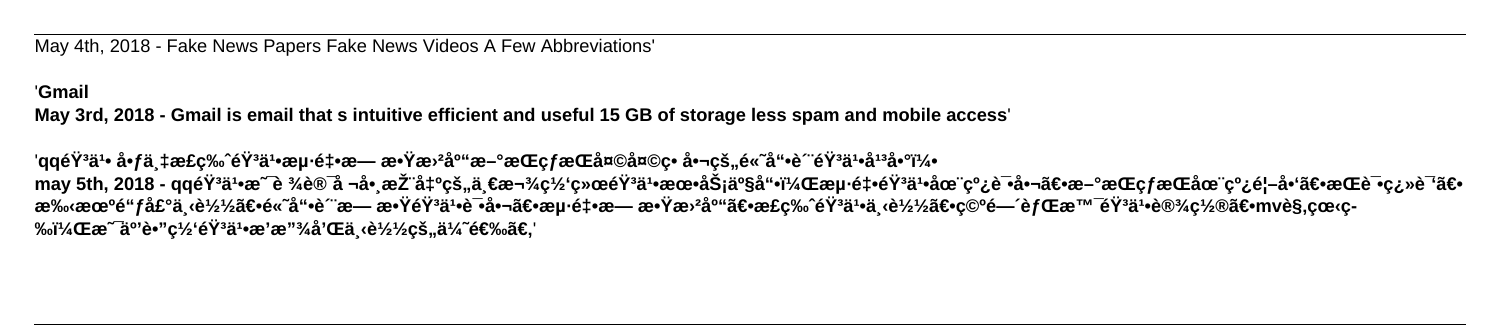# '**BibMe Free Bibliography amp Citation Maker MLA APA**

# **May 5th, 2018 - BibMe Free Bibliography amp Citation Maker MLA APA Chicago Harvard**' '**chapter 5120 9 use of force institutional rules**

may 5th, 2018 - chapter 5120 9 use of force institutional rules 5120 9 01 use of force as the legal custodians of a large number of potentially dangerous inmates prison officials and employees are confronted with situations in which it may be necess'

may 1st, 2018 - management systems international msi a tetra tech company is a us based international development firm that specializes in designing implementing and evaluating donor funded programs supporting good governa worldwide'

### '**msi worldwide**

'**31 Physician Assistant Personal Statement Examples The**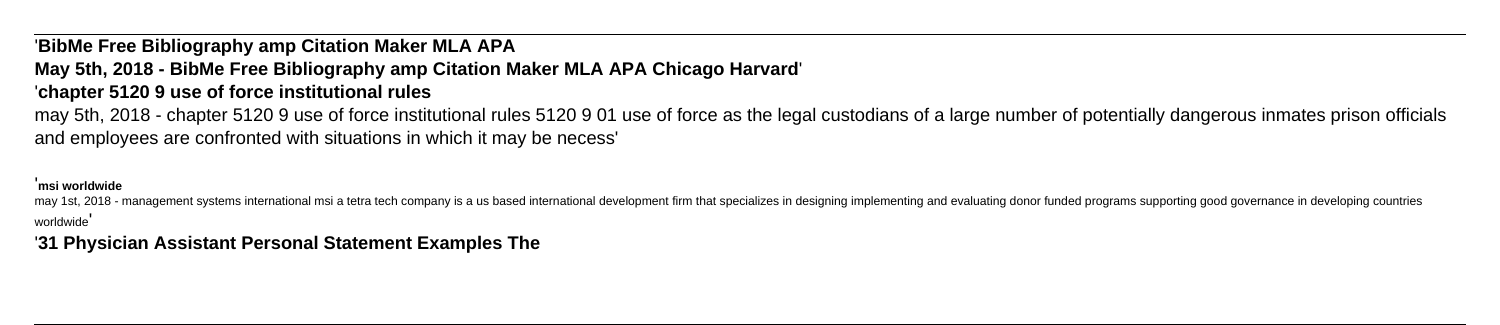May 1st, 2018 - Suggestions and Revisions Hi Ashley Well you're close but it's not quite there Good job though overall â€" great opening good explanation **of your grade issues and good conclusion**'

'adnexal cyst â€" causes of mass in adnexa and ovary may 3rd, 2018 - adnexal cyst – causes of mass in adnexa and ovary a mass or a cyst in the adnexa of the uterus is a common presentation in women of all age **groups**'

'**our data directory policymap may 4th, 2018 - view a comprehensive list of policymap s gis data sources our interactive software provides a visual representation of statistics over different**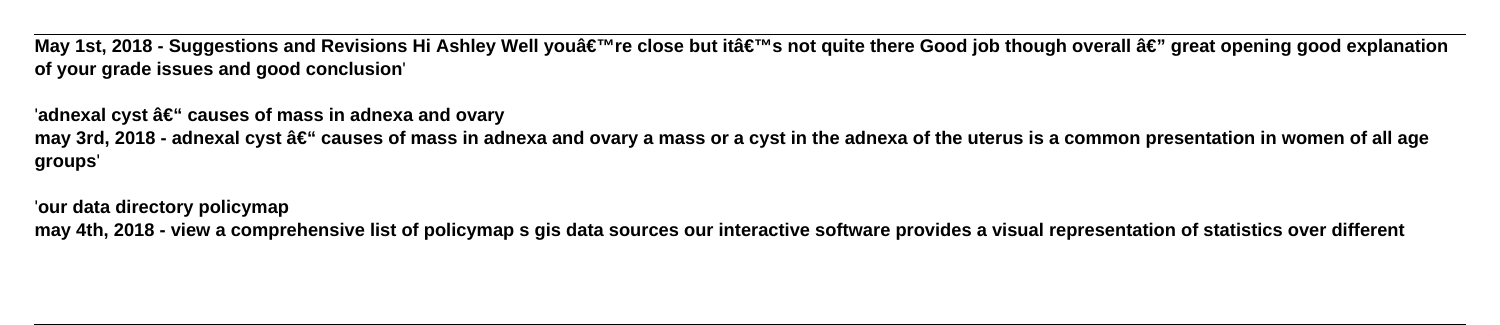# **geographic areas**''**How Effective Is the HPV Vaccine at Preventing Cancer A**

November 23rd, 2011 - I'm a molecular biologist and I'm sympathetic to all of the points you raise these vaccines have indeed not been shown to prevent cancer despite the plausibility of that hypothesis '**Pathology Of Cervical Carcinoma GLOWM**

May 4th, 2018 - Jian Jun Wei MD Professor Department Of Pathology Northwestern University Feinberg Memorial Hospital Chicago Illinois USA''**Human papillomavirus infection Wikipedia**

**May 2nd, 2018 - Human papillomavirus infection is an infection by human papillomavirus HPV Most HPV infections cause no symptoms and resolve spontaneously In some people an HPV infection persists and results in warts or precancerous lesions**''**http Www Fbo Gov** May 5th, 2018 - We Would Like To Show You A Description Here But The Site Won't Allow Us' '**MCBUL 1040 FISCAL YEAR 2017 FY17 MECEP ECP RECP AND May 5th, 2018 - r 032017z mar 16 maradmin 126 16 msgid genadmin usmtf 2016 cg mcrc quantico va subj mcbul 1040 fiscal year 2017 fy17 mecep ecp recp and mcp**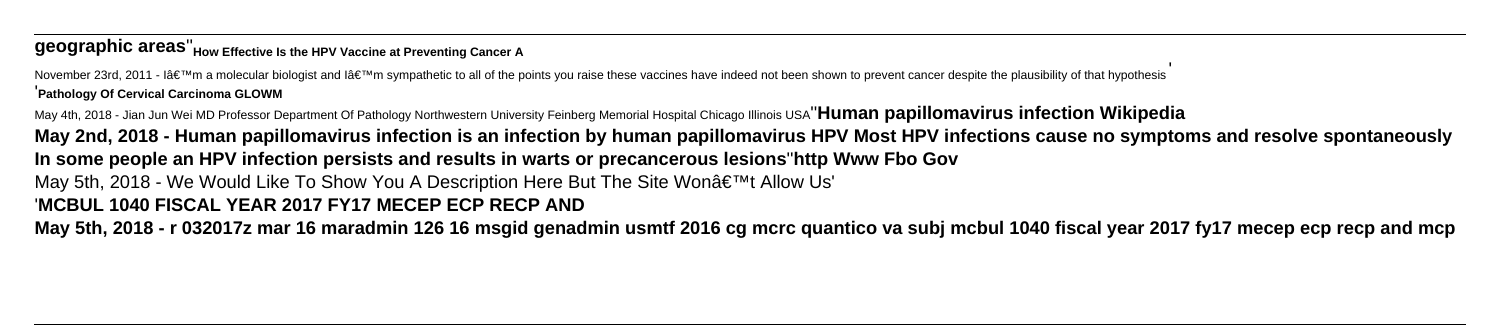## **r selection boards**''**A**

'A Z Content List â€" Middlesex London Health Unit

May 3rd, 2018 - A A1C A form of hemoglobin used to test blood sugars over a period of time ABCs of Behavior An easy method for remembering the order of behavioral components Antecedent Behavior Consequence'

May 5th, 2018 - Some Pages Contain Pdf Files That May Require You To Download Acrobat Reader Acrobat Reader''**Lesbian Wikipedia May 4th, 2018 - A lesbian is a homosexual woman The term lesbian is also used to express sexual identity or sexual behavior regardless of sexual orientation or as an adjective to characterize or associate nouns with female homosexuality or same sex attraction**'

'**the medical racket**

may 6th, 2018 - the medical racket by wade frazier revised june 2014 disclaimer timeline to 1491 timeline from 1492 introduction masculine feminine and modern medicine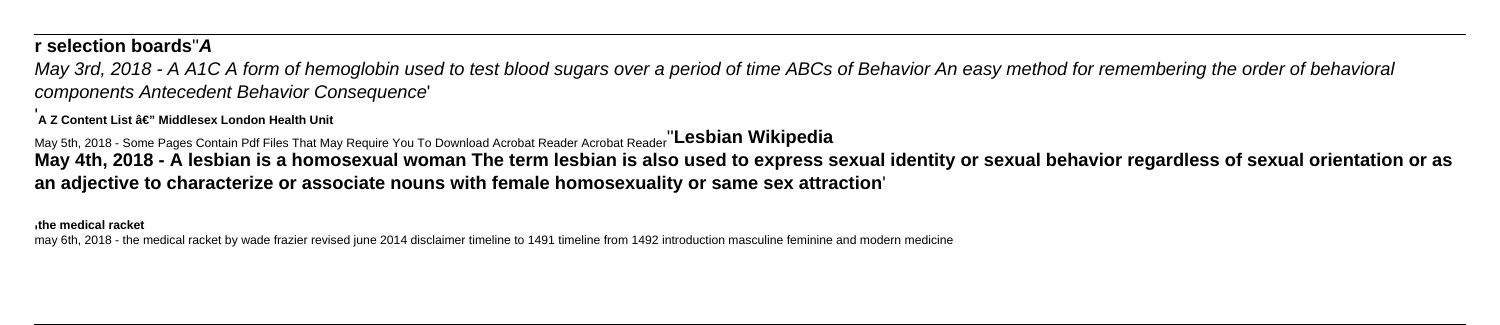### '**WHY YOU SHOULD NOT TURN TO ENDOMETRIAL ABLATION TO DEAL**

DECEMBER 10TH, 2014 - EVER HEAR OF ENDOMETRIAL ABLATION SCARRING YOUR UTERUS TO LIGHTEN OR STOP YOUR PERIOD HERE IS WHY I THINK THIS IS A PROCEDURE TO AVOID''**Encyclopedia HealthCentral** May 4th, 2018 - HealthCentral Encyclopedia provides you with details about a wide range of specific ailments'

'item 115 la personne handicap**©e bases de l ©valuation** may 4th, 2018 - item 115 la personne handicapée bases de l'évaluation fonctionnelle et thérapeutique Évaluation fonctionnelle du handicap Iéqislation **retentissement social et orientation professionnelle**''**Internation Scientific Indexing ISI May 5th, 2018 - title authors abstract comparative effect of orally fed nickel intoxicants on liver of male mice and observation under scanning electron microscope**

'